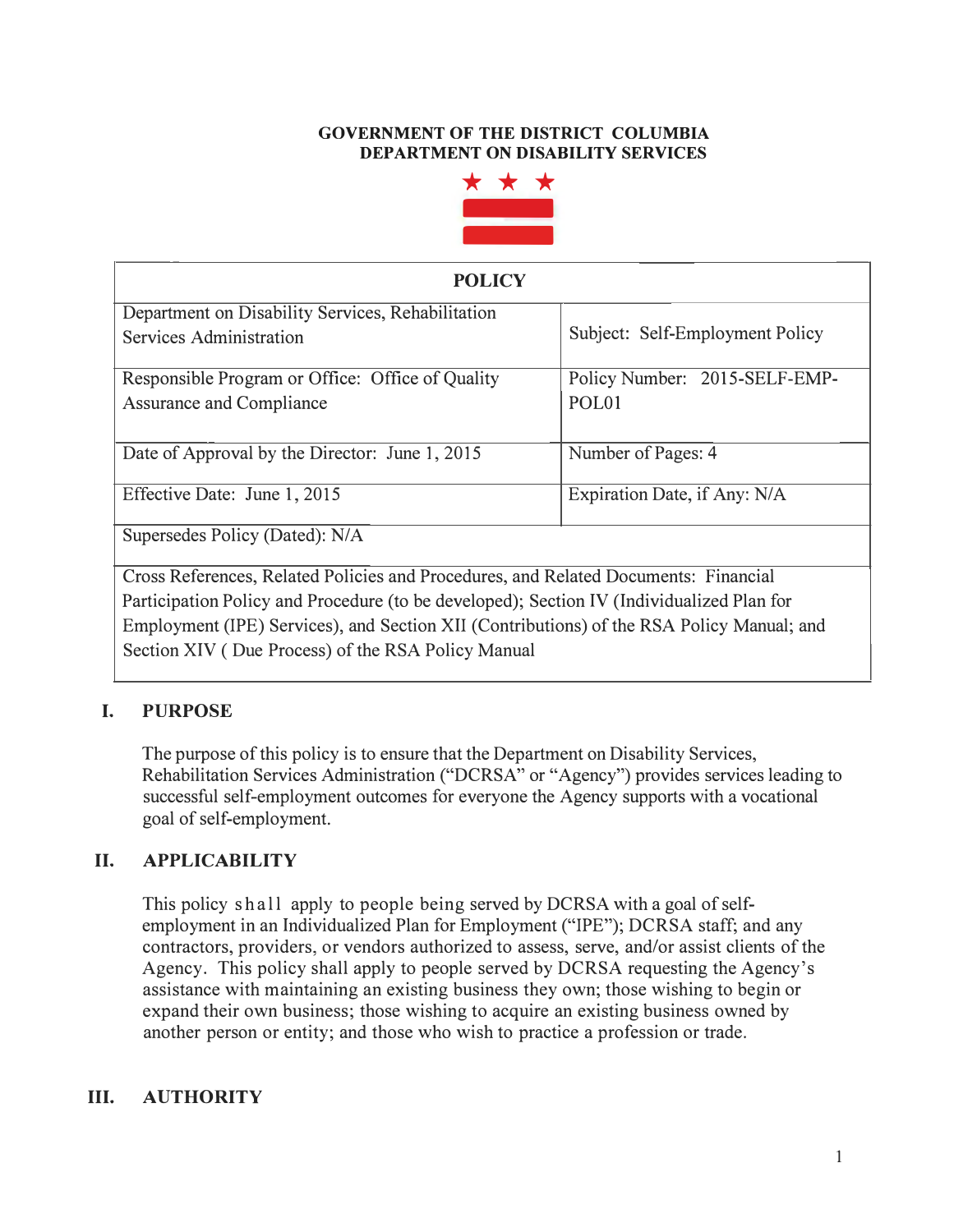The authority for this policy is established in the Department on Disability Services as set forth in D.C. Law 16-264, the "Department on Disability Services Establishment Act of 2006," effective March 14, 2007 (D.C. Official Code§ 7-761.01, *et seq.);* the federal regulations governing the scope of vocational rehabilitation services, located at 34 CFR § 361.48; and the subchapter of the District of Columbia Municipal Regulations entitled "The Entrepreneurial Program," located at 29 DCMR § 123.

## **IV. POLICY**

## **Applicable Definitions**

**Self-Employment:** The status of working for profit or fees in one's own profession, trade or business for a minimum of 10 hours per week, the goals of which include economic self-sufficiency and independence (Source: Department of Labor).

It is the policy of DCRSA to support a broad range of business interests of people who are pursuing self-employment ventures, while ensuring, through effective assessment, structure, and supports, that people are equipped to make important business decisions leading to successful self-employment outcomes. Proposed businesses must be organized as for-profit entities and designed with the intention of ultimately serving as the person's primary, steady, long-term source of income; be located and operated in an integrated, community-based setting; and comply with all applicable federal and District laws and regulations.

It is the policy of DCRSA that the Agency's primary role in assisting a person with a vocational goal of self-employment shall be to provide information and support during the assessment, planning, and business implementation phases. DCRSA *shall not be a primary source of income or monetary support for the business.*  Moreover, it is the policy of DCRSA that a person's business plan be developed collaboratively by the person, appropriate support person as identified by the person (when necessary), the DCRSA provider or vendor to whom the person is referred for assessment and consultation, and ( only where necessary or appropriate) the vocational rehabilitation ("VR") Specialist. Furthermore, it is also the policy of DCRSA that the business plan reflects the advice and recommendations given by the consultant or vendor/ provider to which the person is referred by DCRSA for vocational assessment.

## **V. RESPONSIBILITIES**

The responsibility for this policy is vested in DCRSA's Vocational Rehabilitation Services Division. Compliance with this policy shall be overseen by DCRSA's Office of Quality Assurance and Compliance.

## **VI. STANDARDS**

The standards by which DCRSA shall evaluate compliance with this policy are as follows:

#### *A. Self-Employment Assessment*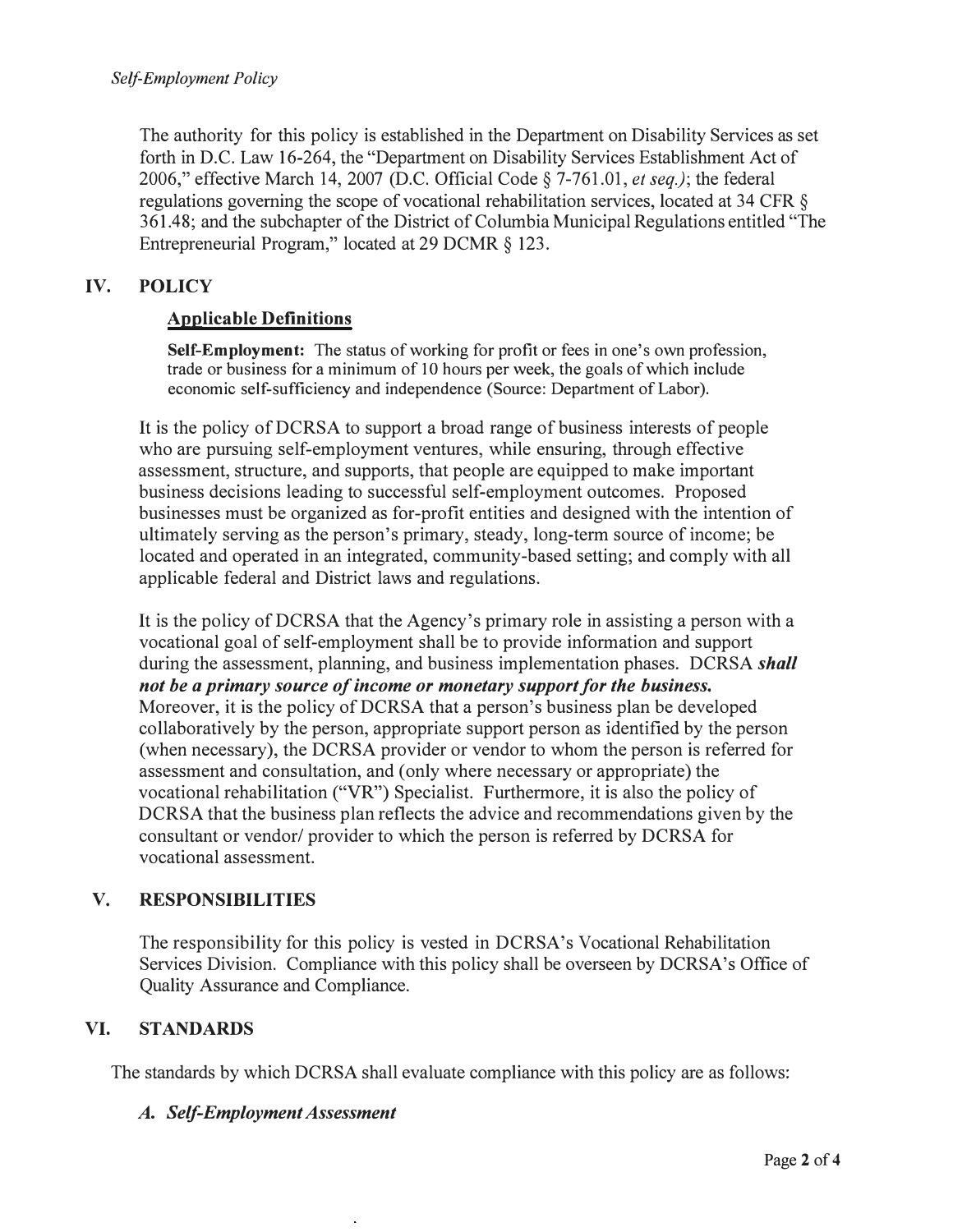When an eligible person expresses interest to pursue a self-employment outcome, the VR Specialist shall explore and discuss the following consistent with 29 DCMR  $\S$  123.2 and § 123.3:

- 1. Nature and focus of the desired business
- 2. The feasibility of the business:
	- a. The business' market;
	- b. The business' expected expenses and income
- 3. The person's preparation for operating the business which may include but not be limited to the following:
	- a. The person's potential for self-employment;
	- b. Determination of training required to prepare the person to open and operate the determined business;
	- c. Assessment of how the person's disability may affect his or her ability to operate the business; and
	- d. Determination of necessary supports or services the person may require to operate the business.

## *B. Business Plan Components:*

The eligible person is required to submit a business plan pursuant to 29 DCMR § 123.8 that:

- 1. Describes the nature of the business and the income source;
- 2. Identifies funding sources other than DCRSA and projects income streams that are sufficient to maintain the business;
- 3. Provides a Five Year Plan for the business that addresses:
	- a. Five years of projected sales;
	- b. The targeted clientele;
	- c. The full range of services to be offered; and
	- d. Sustainability of the business for a five-year period and in a down-turned market;
- 4. Identifies the specific items and costs for which the business is seeking funding from DCRSA and states the role the items are to play in the operation of the business and generation of business income; and
- 5. Is approved by the DDS Deputy Director for DCRSA.

# **C.** *Approval Criteria for a Plan of Self-Employment*

DCRSA may purchase goods and services for a business enterprise, including the occupational licenses, tools, equipment, initial stocks, and supplies necessary to open the business, in accordance with§§ 119, and 120, subject to determination of financial participation and *only after the person:*

1. Demonstrates that s/he or a support person possesses the basic knowledge and skills required to manage a business through either: